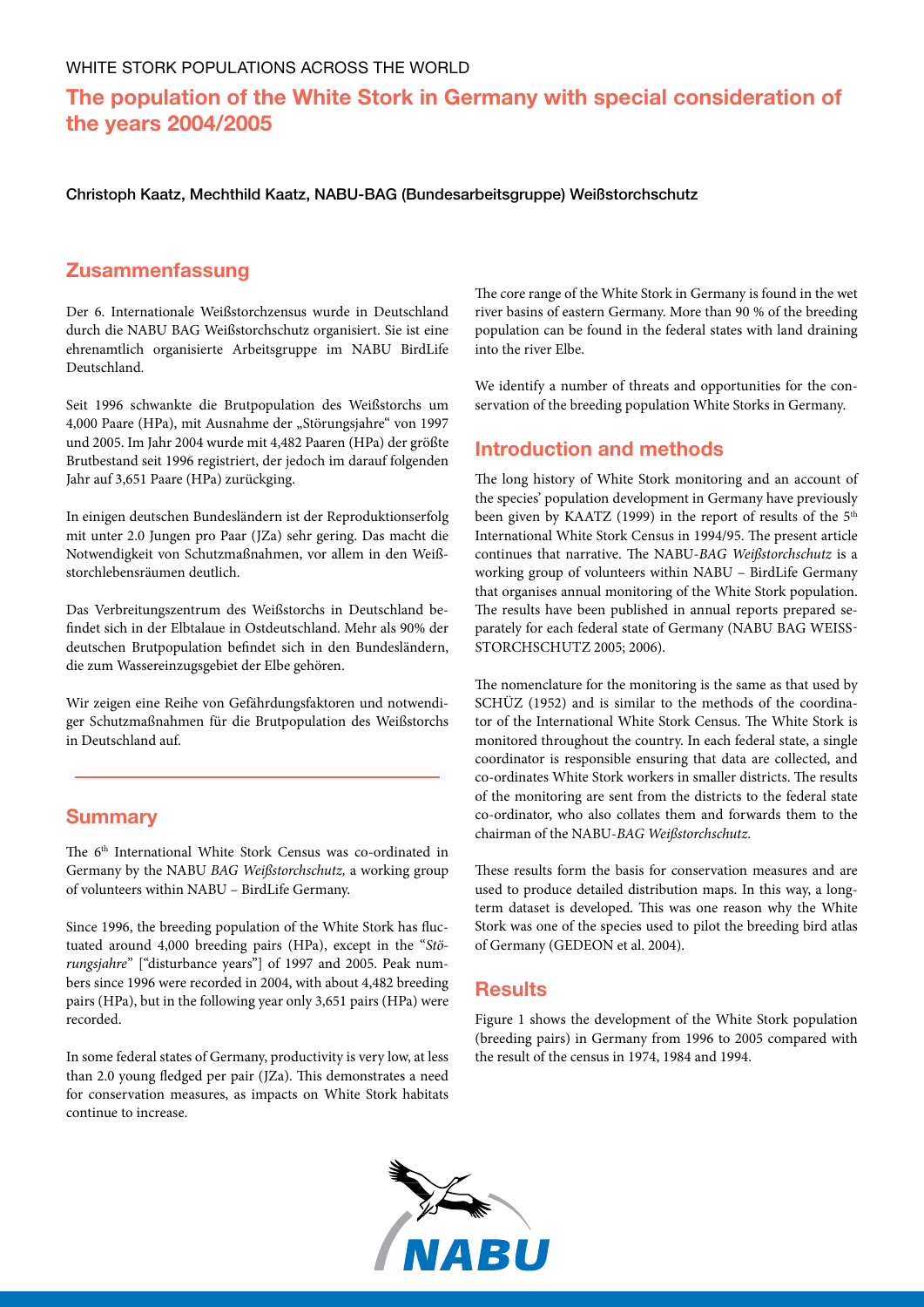Compared with census results for Germany in previous years, numbers in 2004 were very high. The number of breeding pairs in 2004 was about 300 pairs higher than in 1994. Numbers in 2005 (3,651 pairs) were very similar to 1984 (3,371 pairs). Both years were so called *Störungsjahre* ["disturbance years"], showing a sharp decline in breeding numbers, a late return from the wintering ground and a very low breeding success. In 1974, more than 4,000 pairs were also counted in Germany.

The data show that numbers of White Storks in Germany have fluctuated between 3,620 (1997) and 4,482 breeding pairs (2004), with an average of 4,176 pairs for the period since 1996. During this time, two "*Störungsjahre*" ["disturbance years"] were recorded (1997 and 2005).

Figure 2 shows the population status in the federal states of Germany in 1994 and 2004. The main range of the White Stork is found in the eastern federal states, which hold about 80 % of the breeding population. The distribution map in Figure 3 shows a high breeding density along the river basin of the Elbe and its tributaries, in the lowland areas of the Spreewald, and in mire landscapes to the northwest of Berlin.

While White Stork numbers in Germany stabilized rapidly following the decline in associated with the 1997 "*Störungsjahr*", at a level of about 4,300 pairs, we detected no increase following the decline of 2005. In 2006 and 2007, the breeding numbers in the federal states holding the core population in Germany (Brandenburg, Mecklenburg-Vorpommern, Sachsen-Anhalt and Sachsen) have still not returned to the levels recorded in 2004 (NABU BAG WEISSSTORCHSCHUTZ 2008).

In the federal states in the southwest (Hesse, Rhineland-Palatinate, Baden-Wuerttemberg and Bavaria) only a small decline was recorded in 2005 and in these areas the year could not really be described as a "*Störungsjahr,*" This part of the German breeding population migrates mainly along the western flyway. A large part of this population winters on the Iberian Peninsula, and shows different population trends to the eastern population. However, some reintroduction projects have been undertaken in southwest Germany in the past, and some large colonies of White Stork developed in zoos and *Vogelpflegestationen*. White Storks breeding in these colonies are dependent on artificial supplies of food. These factors have probably influenced the population development of the White Stork in southwest Germany. The numbers of pairs reliant on artificial food are recorded separately: 427 pairs in 2004 and 436 pairs in 2005 (NABU BAG WEISSSTORCH-SCHUTZ 2005; 2006).

As well as the number of breeding pairs, reproductive rates are very important parameters in evaluating the status of breeding populations. Overall productivity (JZa) is the most useful statistic, and an overview is given in Table 1.

## **Discussion**

Except the two "*Störungsjahre*" of 1997 and 2005, on average 4,300 pairs of White Storks bred in Germany over the last ten years. This is a good result, but we cannot be sure that this trend will be continued in the future.

Productivity is lower than 2.0 juvenile per pair in many years, not only in "*Störungsjahre*". A population-level productivity rate of less than 2.0 juvenile per pair is not enough to sustain the breeding population. An analysis of the population dynamics of White Storks in the federal states of Saxony, Saxony -Anhalt and Lower Saxony calculated the net reproductive rates and the level of possible emigration over the last two decades (SCHIMKAT 2001). Despite an increasing number of breeding pairs, the population is not stable because of poor breeding success and high mortality. The increasing number is reduced to emigration. But direct evidence of immigration/emigration is not possible because of a lack of ringing programs in the countries of Eastern Europe.

There are signs from Lower Saxony, Schleswig-Holstein and also increasingly from eastern parts of Germany of an increase in the number of White Storks that migrate via the western flyway. This is shown by ringing records and satellite telemetry (KAATZ, 2004). In addition, it is likely that White Storks returning to Germany before 20th March belong to the western population. These birds winter in Spain or Portugal, and have a shorter migration route. Many breeding birds from Germany have been recorded in Spain by their rings (DAHMS & EGGERS 2000).

## **Conservation of the White Stork in Germany**

The basis for successful conservation efforts is a detailed, annual census of the breeding population, including reproductive rates. This is organized in Germany by the NABU working group for White Stork conservation, in cooperation with other organizations.

Natural and semi-natural floodplains, backwaters, wet grasslands and temporary water bodies are all important feeding habitats for the White Stork, as well as for many other animal and plant species (GABRIEL 2001).

The Elbe river system is the area with the highest population density and the best reproductive rate in Germany. The conservation of this river system is very important for the future of the White Stork in Germany. The river Elbe has to be protected from hydrological engineering projects such as straightening, regulation, and construction of barrages and dams.

In general, environmentally friendly farming has had positive effects on the White Stork. Grazing with cattle, horses and sheep is an ideal grassland management regime to provide foraging habitat for White Storks. Short vegetation makes searching for food easy for the Storks, and a mosaic of small patches of different habitat supports high biodiversity. In contrast, grass mowing is a negative factor for many meadow birds and small mammals, because of the high speed of modern machines (ca. 30 km/h) and the large size of areas that can be cut (cutting 8-9 ha per hour). We note with concern declines in grazing management such as suckler cow herds, and the reduction in extent of grassland in general. This will lead to declining White Stork numbers, which have been recorded for example in Mecklenburg-Vorpommern.

In Germany, a national action plan for the White Stork was developed by THOMSEN *et al*. (2001). Beside general aspects of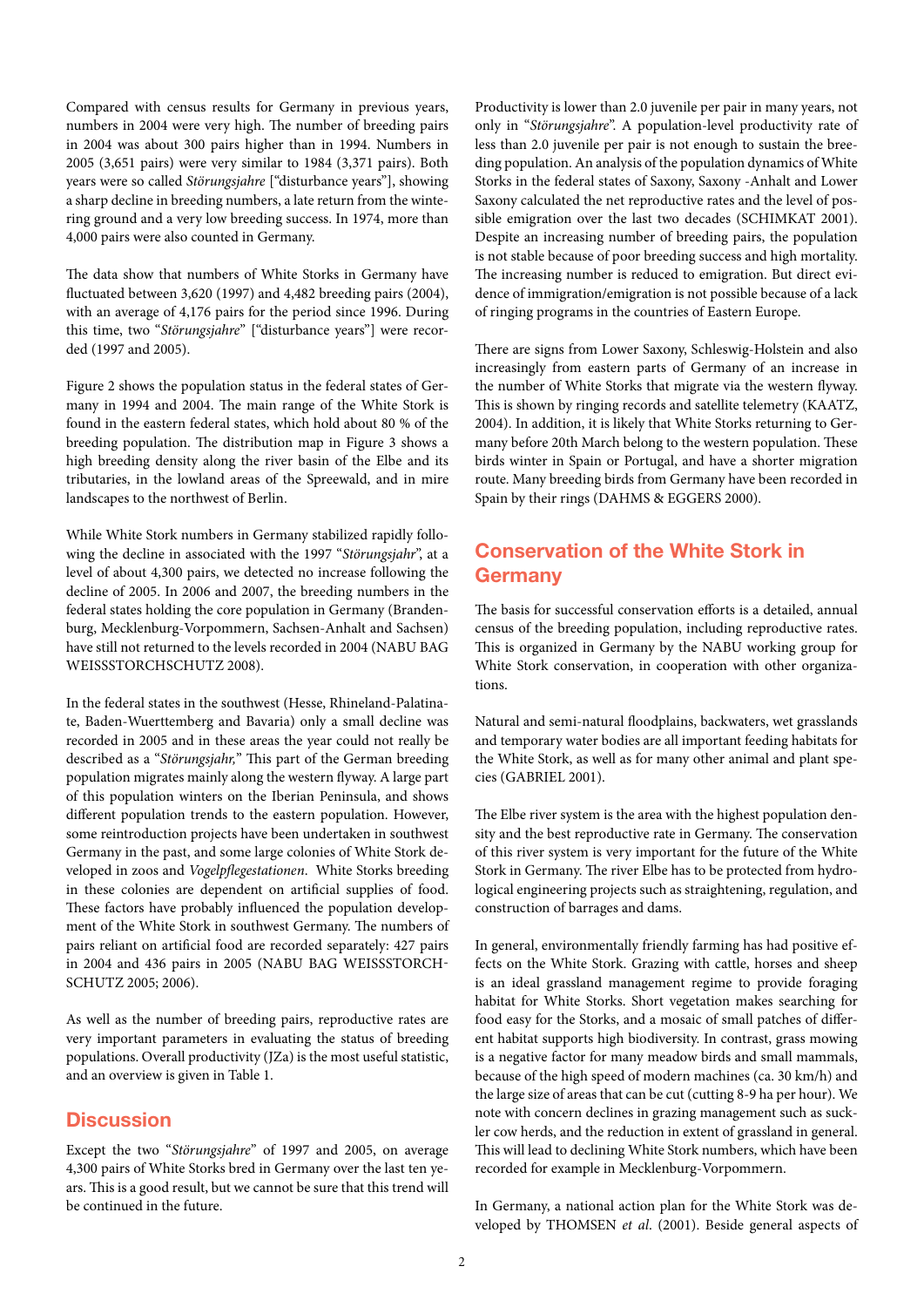White Stork conservation, the plan identifies important areas for White Stork conservation, and the specific conservation measures required to manage them.

The most important cause of White Stork mortality is electrocution. Under national nature conservation law, energy supply companies in Germany are required to make the electricity powerlines safe. Nature conservationists support them by ensuring that the most dangerous points are made safe first.

Of course, the traditional activities of maintaining and protecting nests and nest platforms have to be carried out by the members of the NABU *BAG Weißstorchschutz*.

As a flagship species, the White Stork is essential for the promotion of nature conservation to wider society. It is an indicator species for intact habitats with high biodiversity. The White Stork is also very important as a subject of scientific research. Many results from White Stork research are applicable to other bird species.

## **Acknowledgements**

Thanks to the commitment of many people, it has been possible to increase the German population of White Stork to more than 4,000 pairs. Hopefully this is the long-term result of our work. To represent all of those White Stork conservationists involved in the census and other conservation measures who are too many to name individually, we extend our thanks to the following regional coordinators (Tab.2).

## **References**

DAHMS, G. & H. EGGERS (2008). Weißstorchforschung in Südfrankreich und Spanien zur Zug- und Überwinterungszeit von 2001 bis 2004. In KAATZ, C. & ME. KAATZ (Ed.) (2008). 3. Jubiläumsband Weißstorch, 3. Jubilee Edition White Stork, - Loburg



- GABRIEL, H. (2001). Das Biosphärenreservat "Mittlere Elbe" und seine Bedeutung für den Weißstorch. - In: KAATZ, C. & M. KAATZ (Ed.) (2001). 2. Jubiläumsband Weißstorch – 2. Jubilee Edition White Stork, 8. u. 9. Storchentag 1999/2000 Tagungsbandreihe des Storchenhofes Loburg (Staatliche Vogelschutzwarte im Landesamt für Umweltschutz Sachsen-Anhalt), 142-145.
- GEDEON, K., MITSCHKE, A. u. C. SUDFELDT (Ed.) (2004): Brutvögel in Deutschland. Hohenstein- Ernstthal
- KAATZ, C. (1999). Die Bestandssituation des Weißstorchs (*Ciconia ciconia*) in Deutschland, unter besonderer Berücksichtigung der Jahre 1994 und 1995, In: SCHULZ, H. (Ed.) (1999): Weißstorch im Aufwind? - White storks on the up? – Proceedings, Internat. Symp. On the White Stork, Hamburg
- 1996 NABU (Naturschutzbund Deutschland e. V.) Bonn: 137-155
- KAATZ, MI. (2004). Der Zug des Weißstorchs *Ciconia ciconia* auf der europäischen Ostroute über den Nahen Osten nach Afrika. Dissertation, MLU Halle. In: KAATZ, MI. (Ed.) (2005). Mit Prinzeßchen unterwegs. FV Storchenhof Loburg e.V. Chausseestr. 18, 39279 Loburg: 165 S.
- NABU BAG WeiSSstorchschutz (2005). Mitteilungsblatt 97/2005. Loburg, NABU BAG Weißstorchschutz: 20 S.
- NABU BAG WeiSSstorchschutz (2006). Mitteilungsblatt 98/2006. Loburg, NABU BAG Weißstorchschutz: 19 S.
- NABU BAG WeiSSstorchschutz (2008). Mitteilungsblatt 100/2008. Loburg, NABU BAG Weißstorchschutz: 23 S.
- SCHIMKAT, J. (2001): Vergleichende Betrachtungen zur Bestandsdynamik des Weißstorchs (*Ciconia ciconia*) in den Bundesländern Sachsen, Sachsen-Anhalt und Niedersachsen. - In: KAATZ, C. & M. KAATZ (Ed.) (2001). 2. Jubiläumsband Weißstorch – 2. Jubilee Edition White Stork, 8. u. 9. Storchentag 1999/2000 Tagungsbandreihe des Storchenhofes Loburg (Staatliche Vogelschutzwarte im Landesamt für Umweltschutz Sachsen-Anhalt), 101-105.

SCHÜZ, E. (1952). Zur Methode der Storchforschung. Beiträge zur Vogelkunde. 2: 287-298

THOMSEN, K.-M.; K. DZIEWIATY & H.SCHULZ (2001). Zukunftsprogramm Weißstorch – Aktionsplan zum Schutze des Weißstorchs in Deutschland. NABU (Naturschutzbund Deutschland e.V.). Bonn 319 S.

#### **Author's address:**

Christoph and Mechthild Kaatz, NABU Bundesarbeitsgemeinschaft Weißstorchschutz, Vogelschutzwarte Storchenhof Loburg, Chausseestr. 13, D-39279 Loburg, Germany, E- Mail: vogelschutzwarte@storchenhof-loburg.de

4500 4000 3500 3000  $\frac{1}{2}$  2500 2000 1500 1000 500 1974 1984 1994 1996 1997 1998 1999 2000 2001 2002 2003 2004 2005 2006



**Fig.1. Development of the White Stork population in Germany since 1974.** 

**Entwicklung der Weißstorch Population in Deutschland seit 1974.** 

**Fig. 2. Numbers of White Storks breeding in the federal states of Germany, and comparison of the two years of the International White Stork Census 1994 and 2004 (abbreviations: BB = Brandenburg, MV = Mecklenburg-Western Pomerania, ST = Saxony-Anhalt, NI = Lower Saxony, SN = Saxony, SH = Schleswig-Holstein, BY = Bavaria, BW = Baden-Wuerttemberg, HE = Hesse, NW = North Rhine-Westphalia, TH = Thuringia, HH = Hamburg, RP = Rhineland-Palatinate, HB = Bremen, BE = Berlin, SL = Saarland).** 

**Vergleich der Anzahl der Brutpaare des Weißstorchs (HPa) in den deutschen Bundesländern während der beiden Zensusjahre 1994 und 2004.**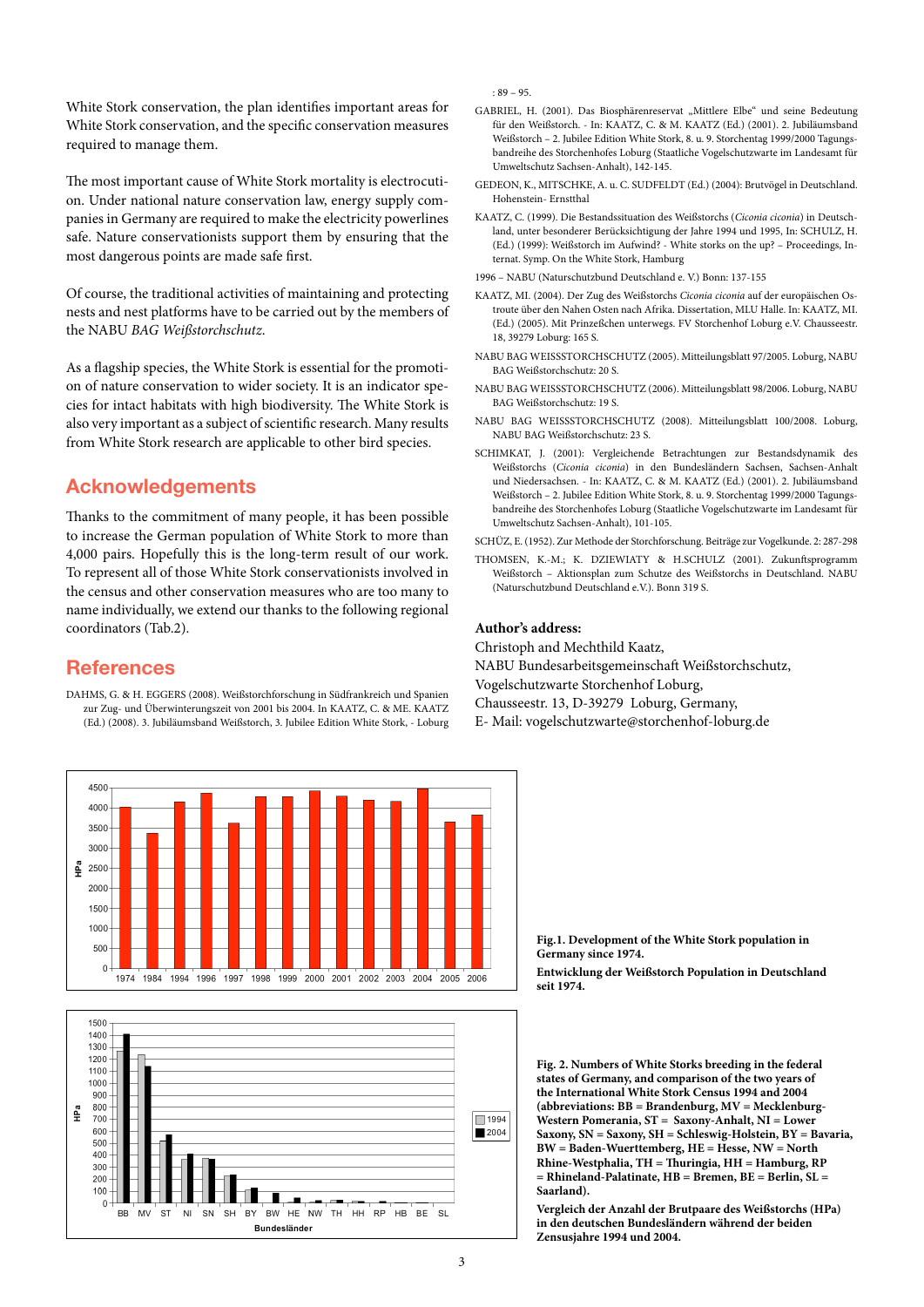| Anzahl der Brutpaare (HPa) und Gesamtbruterfolg (JZa) des Weißstorchs in den deutschen Bundesländern zwischen 1996 und 2004. |               |                   |               |               |                |                  |                |                  |                |                  |                |                      |          |                  |               |               |               |                  |                |               |
|------------------------------------------------------------------------------------------------------------------------------|---------------|-------------------|---------------|---------------|----------------|------------------|----------------|------------------|----------------|------------------|----------------|----------------------|----------|------------------|---------------|---------------|---------------|------------------|----------------|---------------|
| Federal State                                                                                                                |               | 1996              |               | 1997          | 1998           |                  | 1999           |                  | 2000           |                  | <b>2001</b>    |                      | 2002     |                  | 2003          |               | 2004          |                  | 2005           |               |
|                                                                                                                              | HPa           | JZa               | НPa           | JZa           | НPa            | JZa              | HPa            | JZa              | HPa            | JZa              | Êа             | JZa                  | Êа       | JZa              | Êа            | JZa           | Êа            | JZa              | Êа             | JZa           |
| Mecklenburg-Western<br>Pomerania                                                                                             | 1223          | 1,8               | 1016          | 1,3           | 1188           | 2,3              | 1157           | 2,2              | 117            | 1,9              | 1143           | $\overline{2,1}$     | 1091     | 1,8              | 1065          | 1,6           | 1142          | $\overline{2,1}$ | 834            | 1,3           |
| Brandenburg                                                                                                                  | 1354          | $\frac{1}{2}$     | 1127          | 1,3           | 1316           | 2,4              | 1357           | 2,3              | 1405           | 2,0              | 1372           | $\overline{2,1}$     | 1369     | 2,0              | 1318          | 7.7           | 1409          | 2,3              | 1181           | $\frac{3}{2}$ |
| Berlin                                                                                                                       | ო             | ო                 |               | 2,0           | 2              | 3,0              | Ν              | $\frac{4}{1}$    | ო              | $\frac{1}{1}$    | ო              | 2,3                  | 2        | 3,5              | 2             | 4,0           | Ν             | 4,0              | Σ              | 2,0           |
| Saxony-Anhalt                                                                                                                | 583           | ن<br>ت            | 485           | 1,3           | 549            | 2,2              | 554            | $\overline{2}$   | 574            | $\overline{2}$ ; | 563            | ი.<br>1              | 538      | $\frac{8}{1}$    | 522           | $\frac{8}{1}$ | 572           | 2,3              | 485            | 1,5           |
| Saxony                                                                                                                       | 442           | $\ddot{\tilde{}}$ | 346           | $\frac{0}{1}$ | 409            | 2,2              | 413            | $\frac{8}{1}$    | 394            | 1,8              | 393            | 1,8                  | 364      | $\frac{8}{1}$    | 344           | 1,6           | 368           | 2,2              | 274            | 1,5           |
| Lower Saxony                                                                                                                 | 355           | 2,0               | 313           | 1,3           | 353            | $\overline{2,1}$ | 339            | 2,0              | 361            | 2,0              | 353            | 7.7                  | 356      | $\frac{8}{1}$    | 387           | $\ddot{ }$ .  | 411           | 2,2              | 354            | $\frac{1}{2}$ |
| Schleswig-Holstein                                                                                                           | 228           | 2,0               | 196           | $\frac{1}{2}$ | 240            | 0.<br>2          | 231            | $\overline{2,1}$ | 249            | $\dot{4}$        | 213            | $\dot{4}$            | 207      | $\dot{4}$        | 215           | 1,5           | 238           | 2,1              | 170            | $\frac{1}{2}$ |
| Hamburg                                                                                                                      | $\frac{8}{1}$ | 1,8               | Ξ             | $\frac{1}{2}$ | $\overline{1}$ | $-1,7$           | ဗ္             | 7.7              | $\frac{1}{2}$  | $-1,6$           | $\frac{5}{1}$  | $\tilde{\mathbf{c}}$ | ∓        | $\ddot{5}$       | $\frac{6}{5}$ | 1,6           | $\frac{6}{5}$ | 2,3              | $\frac{5}{1}$  | 0,8           |
| <b>Bavaria</b>                                                                                                               | 123           | 1,5               | SS            | $\dot{1}$     | 124            | <u>رہ</u>        | 118            | $\frac{8}{1}$    | 126            | ين<br>᠇          | $\mathbf{S}$   | 2,0                  | 114      | 2,0              | <u>는</u>      | 2,2           | 128           | <u>ი</u>         | $\frac{8}{2}$  | $\frac{1}{2}$ |
| Baden-Wuerttemberg                                                                                                           |               |                   |               |               | $\overline{a}$ | 2,4              | 45             |                  | 57             |                  | 67             |                      | 74       |                  | 80            |               | 86            |                  | 97             |               |
| Thuringia                                                                                                                    | 26            | $-1,7$            | $\frac{6}{5}$ | F             | 25             | 2,2              | 22             | 1,8              | 24             | 1,9              | ō-             | œ                    | 21       | 1,8              | 22            | 0.<br>2       | 24            | 2,0              | 20             | 2,3           |
| North Rhine-Westphalia                                                                                                       | ဖ             | 2,0               | 5             | 2,8           | Ľ              | 2,3              | Ņ              | 2,3              | $\overline{C}$ | $\overline{2,1}$ | $\infty$       | 2,3                  | $\infty$ | 1,8              | $\frac{8}{1}$ | $-1,7$        | 23            | ე.<br>1          | 23             | 1,7           |
| Bremen                                                                                                                       | 4             | 2,3               | 4             | 0,8           | 4              | 2,5              | 4              | $\frac{8}{1}$    | 4              | 2,3              | 4              | .<br>پ               | 5        | $\overline{1}$ . | ო             | 2,7           | 5             | 2,6              | 4              | 1,5           |
| Hesse                                                                                                                        | 5             | 2,6               | ဖ             | $\frac{1}{2}$ | თ              | 2,2              | $\overline{5}$ | 2,4              | စ္             |                  | 22             |                      | 23       |                  | 34            | 2,6           | 4             | 2,2              | 47             | 2,2           |
| Rhineland-Palatinate                                                                                                         | $\circ$       |                   | $\circ$       |               | 4              |                  | ဖ              |                  | $\infty$       |                  | $\overline{C}$ |                      | مبر<br>ب |                  | $\frac{1}{4}$ |               | ဗ္            | 2,7              | $\frac{15}{1}$ | 2,6           |
| Saarland                                                                                                                     | $\circ$       |                   | $\circ$       |               |                |                  |                |                  |                |                  | $\sim$         |                      |          |                  |               |               |               |                  | $\sim$         | 0,5           |

**Tab. 1. Number of breeding pairs (HPa) and productivity (young fledged per pair, JZa) of White Storks in the federal states of Germany between 1996 and 2005.**

Tab. 1. Number of breeding pairs (HPa) and productivity (young fledged per pair, JZa) of White Storks in the federal states of Germany between 1996 and 2005.

**Tab. 2. Regional Coordinators of the White Stork Census in Germany 2004/2005.** 

**Regionalkoordinatoren des Weißstorchzensus in Deutschland 2004/05.** 

| <b>Federal state</b>                 | coordinator                                                                                                                                                                |
|--------------------------------------|----------------------------------------------------------------------------------------------------------------------------------------------------------------------------|
| Mecklenburg-<br>Western<br>Pomerania | H.-H. ZÖLLICK, H. EGGERS,<br>H.-D. GRAF, Dr. L. DAUBNER                                                                                                                    |
| Brandenburg                          | B. LUDWIG, H.-R. FRIEDRICH,<br>W. KÖHLER                                                                                                                                   |
| Berlin                               | NABU Berlin, W. und H.ZOELS                                                                                                                                                |
| Saxony-Anhalt                        | Dr. C. KAATZ, Dr. Me. KAATZ                                                                                                                                                |
| Saxony                               | Dr. J. SCHIMKAT, G. ERDMANN,<br>Dr. HEINRICH                                                                                                                               |
| Lower Saxony                         | Arbeitsgemeinschaft der Weißstorch-<br>betreuer Nordwest-Deutschlands.<br>Staatliche Vogelschutzwarte Nieders-<br>achsen, Hannover, D. STIEFEL,<br>Dr. R. LÖHMER, V. BLÜML |
| Schleswig-<br>Holstein               | AG Storchenschutz im NABU,<br>J. HAECKS, U. PETERSON                                                                                                                       |
| Hamburg                              | NABU Hamburg, J. PELCH                                                                                                                                                     |
| Bavaria                              | Landesbund für Vogelschutz in Bayern<br>e.V., LBV, O. WIEDING                                                                                                              |
| Baden-<br>Wuerttemberg               | W. und U. FELD                                                                                                                                                             |
| Thuringia                            | K. SCHMIDT                                                                                                                                                                 |
| North Rhine-<br>Westphalia           | Arbeitsgemeinschaft der Weißstorch-<br>betreuer Nordwest-Deutschlands.<br>Staatliche Vogelschutzwarte Nieders-<br>achsen, Hannover, D. STIEFEL,<br>Dr. A. BENSE            |
| Bremen                               | Arbeitsgemeinschaft der Weißstorch-<br>betreuer Nordwest-Deutschlands.<br>Staatliche Vogelschutzwarte Nieders-<br>achsen, Hannover                                         |
| Hesse                                | NABU Hessen, B. PETRI,<br>Dr. R. LORENZ, K. HILLERICH                                                                                                                      |
| Rhineland-<br>Palatinate             | I. DORNER, W. und U. FELD                                                                                                                                                  |
| Saarland                             | W. und U. FELD                                                                                                                                                             |

Absolut 1,8 | 1,8 | 1,8 | 1,3 | 1,3 | 4282 | 422 | 422 | 422 | 429 | 429 | 429 | 429 | 1,9 | 418 | 418 | 1,4 | 418 | 1,4 | 418 | 1,4 | 418 | 1,4 | 418 | 1,4 | 418 | 1,4 | 418 | 1,4 | 418 | 1,4 | 418 | 1,4 | 418 | 1,4 | 418

 $2,2$ 

4284

 $2,2$ 

4282

 $\ddot{5}$ 

3620

 $1,8$ 

4370

**Absolut** 

4422

 $1,4$ 

3651

 $2,2$ 

4482

 $\ddot{1}$ 

4162

 $1,9$ 

4198

2,0

4290

 $2,2$